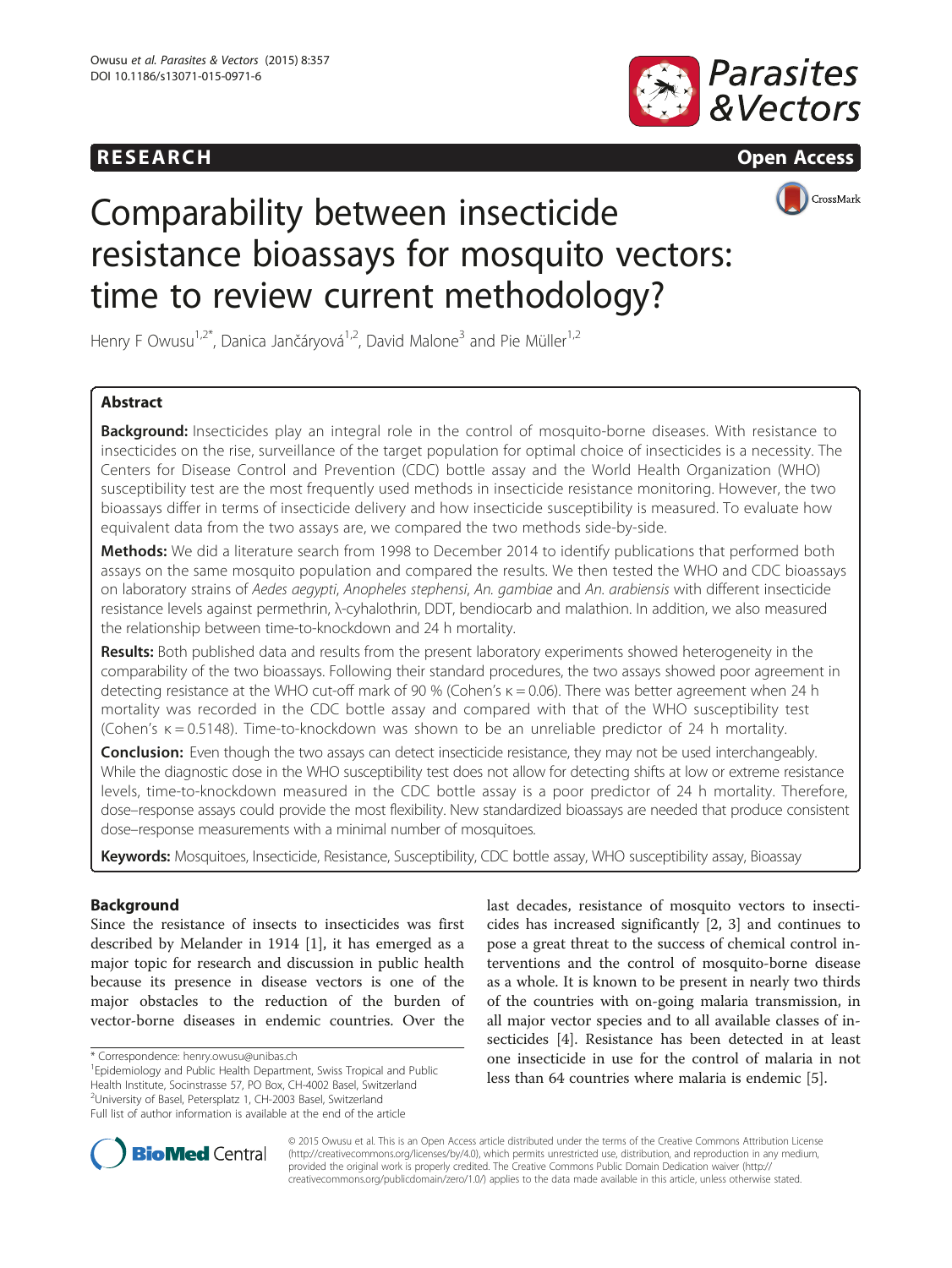Efforts to curb the threat of insecticide resistance are being scaled up, with one of the most recent steps being the launch of the Global Plan for Insecticide Resistance Management in Malaria Vectors (GPIRM) by the World Health Organization (WHO) [\[4](#page-9-0)]. The GPIRM strongly advocates incorporation of insecticide resistance management measures into every vector control programme, even in the absence of resistance. Of utmost importance to these measures is the reliability of the data generated from monitoring and evaluation activities and this is further emphasised by the five pillars outlined in the collective strategy against insecticide resistance in the GPIRM. The acquisition of data largely depends on susceptibility bioassays. The data from these assays are relied on to provide information on the impact of resistance on current interventions and vice versa, leading to an informed choice on strategies to adopt in prevention and management. Although the link between bioassay data and epidemiological failure of a control programme is not well established [\[6](#page-9-0)], insecticide susceptibility bioassay data are an indicator if targeted mosquitoes respond well to the insecticides in use [\[7](#page-9-0)]. Unfortunately, it is common to find inconsistent testing and reporting of resistance in published data [[6\]](#page-9-0), which could be due to several factors including the choice of assay.

The standard bioassay for the detection of resistance in mosquito vector populations is the WHO susceptibility test [[8](#page-9-0)]. This is a direct response-to-exposure analysis that uses discriminating concentrations to distinguish between resistant and susceptible mosquito populations [[8\]](#page-9-0). In 1998, an alternative to the WHO assay, a timemortality analysis known as the Centers for Disease Control and Prevention (CDC) bottle assay, was developed by Brogdon and McAllister [[9\]](#page-9-0). Currently, both assays are being widely used both in the field and in the laboratory for routine monitoring of resistance. Though both assays measure insecticide susceptibility, they differ in several aspects and as a result, each has some advantages over the other [\[10](#page-9-0)]. The CDC bottle assay might be chosen over the WHO susceptibility assay because it can be carried out without the need of ordering specialised equipment, which may be difficult to procure. The assay also provides the convenience of evaluating different concentrations of an insecticide as well as the possibility of using synergists, which allows for fast and inexpensive assessment of metabolic resistance mechanisms.

While the CDC bottle assay may be customised to individual needs, the WHO susceptibility assay is less prone to problems with quality assurance and control. Test kits and insecticide-impregnated papers may all be obtained from a centralised source, thus reducing the introduction of variability. This also makes it easier to trace the source of problems, should they arise. It is also

easier to separate dead and live mosquitoes, allowing further analysis on these two groups.

The growing rate of insecticide resistance emphasises the need for data of good quality, and with the widespread use of the two bioassays for resistance detection, we set out to assess the extent to which they are interchangeable and how much time-to-knockdown is a proxy for 24 h mortality. First, we reviewed published data to evaluate the existing evidence of comparability between the two assays. We subsequently compared the two assays side-by-side, following their published guidelines on characterised laboratory mosquito strains. Finally, we carried out laboratory experiments to investigate the relationship between time-to-knockdown and eventual 24 h mortality, which are the basic end points of the CDC bottle assay and the WHO susceptibility assay, respectively.

# **Methods**

## Literature review

We conducted a literature search in compliance with the PRISMA (Preferred Reporting Items for Systematic Reviews and Meta-Analyses) guidelines [[11\]](#page-9-0) and systematically searched the National Library of Medicine's PubMed, ISI Web of Science, EMBASE and the Cochrane library to identify publications that performed susceptibility assays on adult mosquitoes. We searched studies that were published between 1998, when both bioassays have been in use, and December 2014. We used the search terms "Culicidae" in combination with "insecticide resistance" or "insecticide susceptibility". Our interest was in publications that conducted both the CDC bottle and WHO susceptibility assays on the same mosquito populations following their standard protocols. We therefore excluded publications which only collected susceptibility data on larvae, those that performed neither the CDC nor the WHO assay and those that performed only one of the two assays.

# Mosquito strains

A total of seven laboratory maintained strains were used in the experiments (Table [1\)](#page-2-0). Mosquitoes were reared at temperature and relative humidity ranges of 26–28 °C and 60–74 %, respectively, in a 12:12 h day:night regime. All the strains listed above were used in the evaluation of the relationship between time-to-knockdown and 24 h mortality except JHB and NDJA which were excluded from the comparison between the CDC and WHO assays due to non-existence of standard concentrations for testing Culex spp and insufficient mosquito numbers in NDJA. The KISUMU1 and JHB strains were established in our insectary in 2011. The STI and ROCK strains were also established in 1971 and 1978, respectively. All other mosquitoes were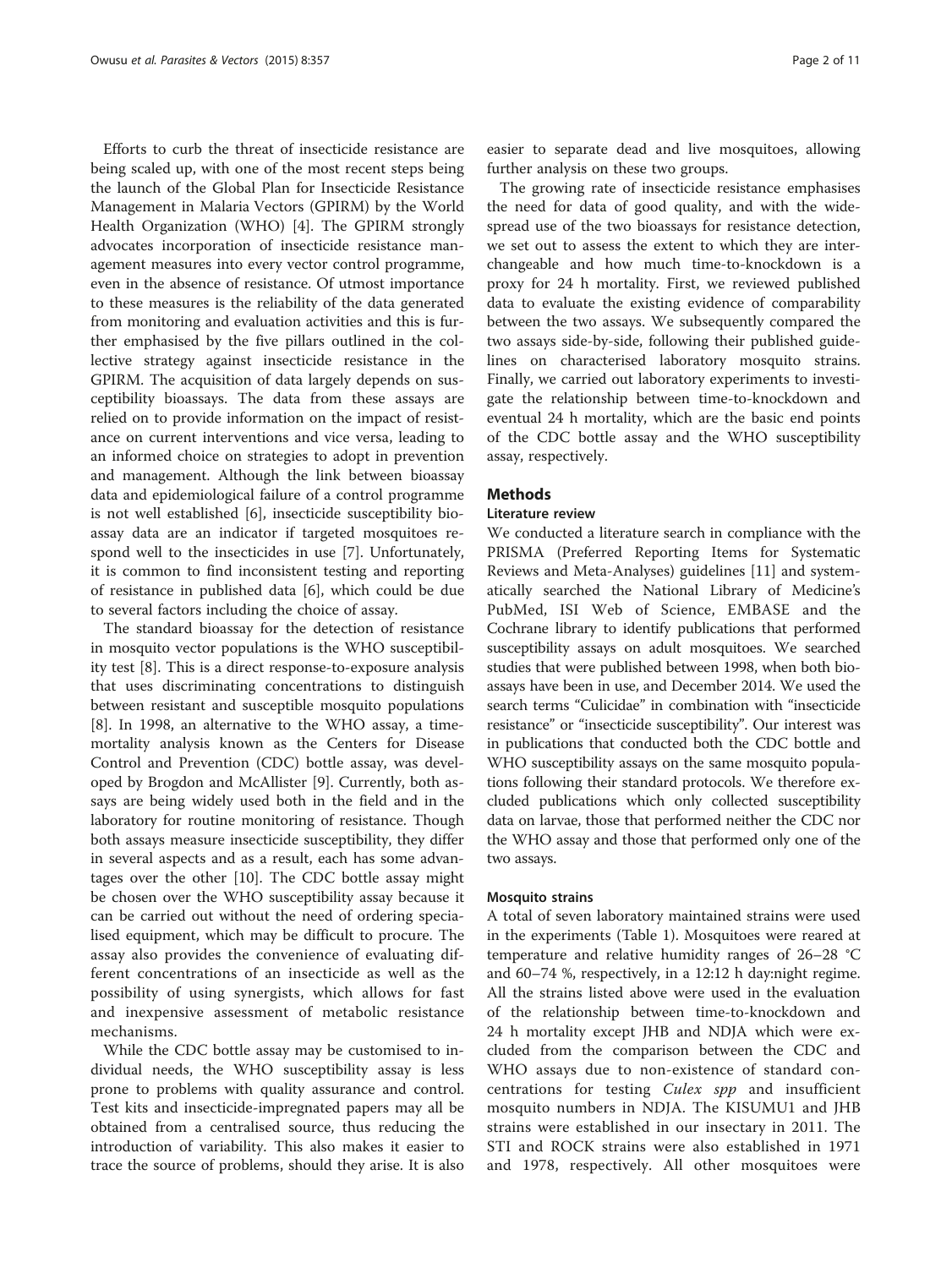<span id="page-2-0"></span>Table 1 Mosquito strains used in the insecticide susceptibility assays

| Species              | Strain      | Source        | Resistance status | Resistant to                  | Known resistance mechanism |
|----------------------|-------------|---------------|-------------------|-------------------------------|----------------------------|
| An. gambiae s.s.     | KISUMU1     | MR4 (MRA-762) |                   |                               |                            |
| An. gambiae s.s.     | VK7         | .STM          | R                 | Pyrethroid and DDT            | kdr                        |
| An. arabiensis       | <b>NDJA</b> | <b>STM</b>    | R                 | Pyrethroid and DDT            | <b>Metabolic</b>           |
| Cx. quinquefasciatus | JHB         | MR4           | R                 | Pyrethroid and DDT            | Not known                  |
| An. stephensi        | STI         | <b>SHTM</b>   | R                 | Pyrethroid and DDT            | Suspected metabolic        |
| An. gambiae          | ZAN/U       | MR4           | R                 | DDT                           | Metabolic                  |
| Ae. aegypti          | <b>ROCK</b> | JHU           | R                 | Reduced susceptibility to DDT | Not known                  |

"R" indicates resistant and "S" indicates susceptible

MR4-Malaria Research and Reference Reagent Resource Center

LSTM-Liverpool School of Tropical Medicine

LSHTM-London School of Hygiene and Tropical Medicine

JHU-Johns Hopkins University

acquired as eggs and the emerging adults were then used for the assays.

# Insecticides

Five different insecticides, representing the four classes available for public health applications against adult mosquitoes were used: the carbamate bendiocarb, the organochlorine DDT, the organophosphate malathion and the pyrethroids permethrin (25:75 cis:trans) and  $\lambda$ cyhalothrin. All insecticide solutions used in the CDC bottle assay were self-prepared. Bendiocarb, DDT and malathion were purchased as analytical grades from Sigma-Aldrich® (Switzerland), while permethrin and λcyhalothrin were kindly provided by Syngenta Crop Protection AG (Switzerland). All insecticide treated filter papers for the WHO susceptibility tests were sourced from the WHO Pesticide Evaluation Scheme (WHOPES) through Universiti Sains Malaysia based in Penang, Malaysia.

## CDC bottle assay

The preparations, diagnostic doses, exposure time (Table [2](#page-3-0)) and assay procedure were all as recommended by the CDC guidelines [\[12\]](#page-9-0). Prior to performing the assays, 250 ml SIMAX bottles (Kavalierglass Co. Ltd., Czech Republic) were coated the previous evening with the desired insecticide dissolved in acetone. Three to five-day-old non blood-fed female mosquitoes were introduced into the treated bottles and observed for knockdown up to a maximum of 120 min. To allow for the evaluation of the relationship between time-toknockdown and 24 h mortality, mosquitoes were individually exposed till they were knocked down. Once knockdown occurred, the mosquito was immediately transferred into a small 30 ml plastic beaker. The beaker was then covered with a small piece of cotton mosquito net and labelled with a unique identification number. The mosquito's id and time-to-knockdown were recorded.

Each mosquito was provided with 10 % sugar solution and held for 24 h after which mortality was recorded. Temperature and relative humidity recorded during the laboratory testing ranged from 25.9 to 29.6 °C and 59 to 77 %, respectively.

#### WHO susceptibility test

The WHO susceptibility tests were performed according to the latest published guidelines [\[8](#page-9-0)]. Three to five-dayold non blood-fed female mosquitoes were exposed in batches of 24 to 27 individuals to insecticide-treated filter papers at the WHO discriminating concentrations and exposure times [\[13](#page-9-0)] (Table [2](#page-3-0)). After exposure, mosquitoes were transferred back into the holding tube, provided with 10 % sugar solution and kept for 24 h after which mortality was recorded. As per WHO definition, a mosquito was scored in both assays as alive if it was able to fly, irrespective of the number of legs still intact and dead, or knocked down, if immobile or incapable of flying or standing in a coordinated manner [[8\]](#page-9-0).

## Data analysis

All data analysis was done in the freely available statistical software package R, version 3.0.2 [\[14\]](#page-9-0). The level of significance was set at  $\alpha$  = 0.05.

For the interpretation of the bioassay results and, in accordance with the current WHO guidelines [[8\]](#page-9-0), we applied a 90 % mortality or knockdown threshold as the cut-off value to score resistance. The guidelines for the CDC bottle assay also refer to the WHO definition of resistance [\[12\]](#page-9-0). In addition to the 90 % cut-off value, we also compared the two bioassays at 98 % level because, according to WHO, this would be the rate below which resistance is suspected [[8\]](#page-9-0).

In the laboratory study, we compared the two tests for agreement in two different ways. First we compared the outcome measures as defined by their protocols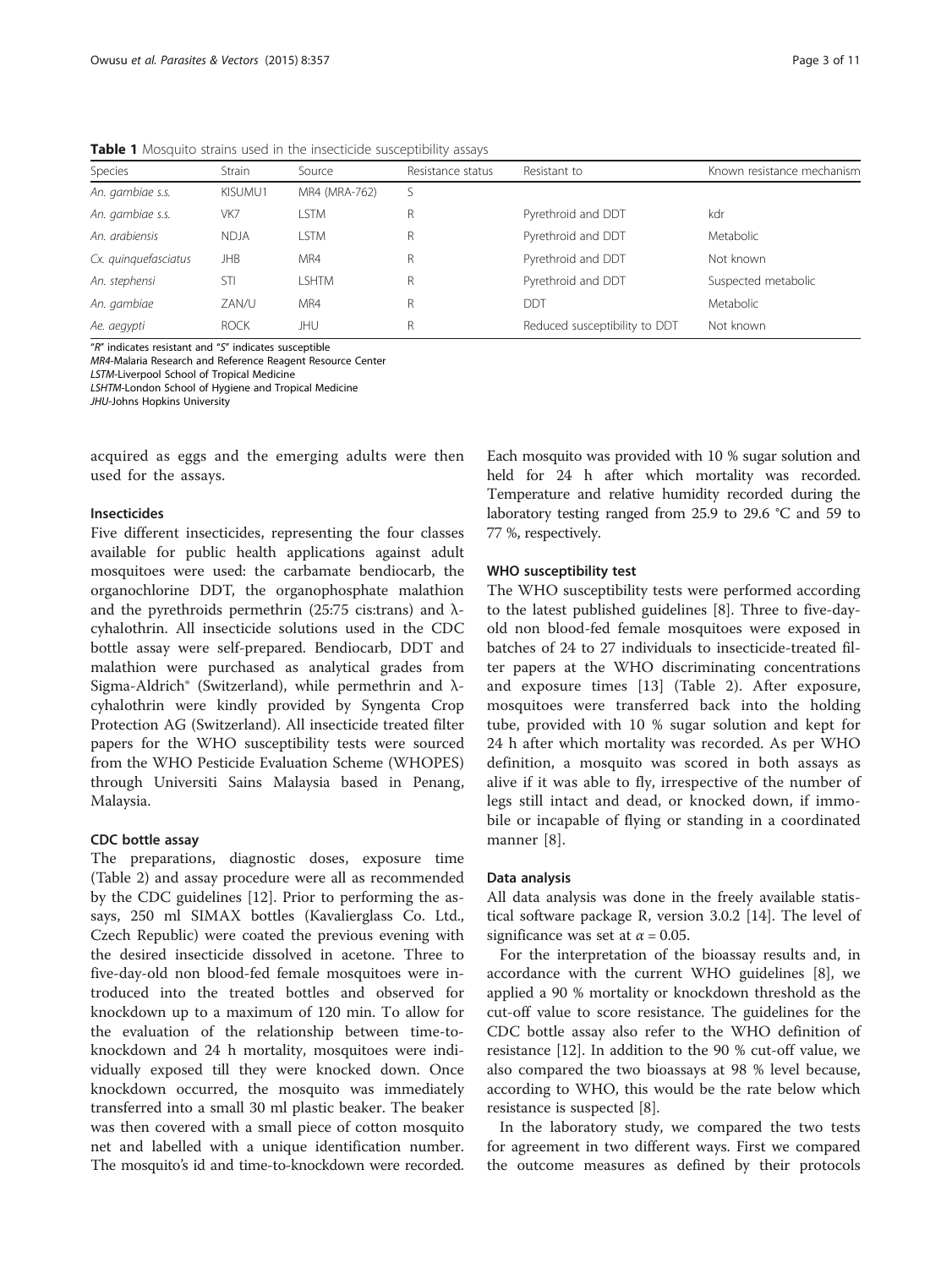| Strain      | Insecticide   | Diagnostic concentration |                 | Diagnostic exposure time (min) |     | Estimated insecticide concentration on surface ( $\mu$ g/cm <sup>2</sup> ) |       |  |
|-------------|---------------|--------------------------|-----------------|--------------------------------|-----|----------------------------------------------------------------------------|-------|--|
|             |               | WHO (%)                  | CDC (µg/bottle) | WHO                            | CDC | <b>WHO</b>                                                                 | CDC   |  |
| KISUMU1     | permethrin    | 0.75                     | 21.5            | 60                             | 30  | 27.53                                                                      | 0.089 |  |
|             | λ-cyhalothrin | 0.05                     | 12.5            | 60                             | 30  | 1.84                                                                       | 0.052 |  |
|             | bendiocarb    | 0.1                      | 12.5            | 60                             | 30  | 3.67                                                                       | 0.052 |  |
|             | malathion     | 5                        | 50              | 60                             | 30  | 183.50                                                                     | 0.21  |  |
|             | <b>DDT</b>    | $\overline{4}$           | 100             | 60                             | 45  | 146.8                                                                      | 0.41  |  |
| VK7         | permethrin    | 0.75                     | 21.5            | 60                             | 30  | 27.53                                                                      | 0.089 |  |
|             | λ-cyhalothrin | 0.05                     | 12.5            | 60                             | 30  | 1.84                                                                       | 0.052 |  |
| STI         | permethrin    | 0.75                     | 21.5            | 60                             | 30  | 27.53                                                                      | 0.089 |  |
|             | λ-cyhalothrin | 0.05                     | 12.5            | 60                             | 30  | 1.84                                                                       | 0.052 |  |
|             | bendiocarb    | 0.1                      | 12.5            | 60                             | 30  | 3.67                                                                       | 0.052 |  |
|             | malathion     | 5                        | 50              | 60                             | 30  | 183.50                                                                     | 0.21  |  |
|             | <b>DDT</b>    | $\overline{4}$           | 100             | 60                             | 45  | 146.80                                                                     | 0.41  |  |
| ZAN/U       | permethrin    | 0.75                     | 21.5            | 60                             | 30  | 27.53                                                                      | 0.089 |  |
|             | <b>DDT</b>    | $\overline{4}$           | 100             | 60                             | 45  | 146.80                                                                     | 0.41  |  |
| <b>ROCK</b> | permethrin    | 0.25                     | 15              | 60                             | 30  | 9.18                                                                       | 0.062 |  |
|             | λ-cyhalothrin | 0.03                     | 10              | 60                             | 30  | 1.10                                                                       | 0.041 |  |
|             | bendiocarb    | $\sim$                   | 12.5            | $\overline{\phantom{a}}$       | 30  |                                                                            | 0.052 |  |
|             | malathion     | 0.8                      | 50              | 60                             | 30  | 29.36                                                                      | 0.21  |  |
|             | DDT           | $\overline{4}$           | 75              | 30                             | 45  | 146.80                                                                     | 0.31  |  |
| <b>JHB</b>  | permethrin    | $\overline{\phantom{a}}$ | 21.5            |                                | 30  |                                                                            | 0.089 |  |
|             | λ-cyhalothrin | $\overline{\phantom{a}}$ | 12.5            |                                | 30  |                                                                            | 0.052 |  |
|             | bendiocarb    | $\overline{\phantom{a}}$ | 12.5            |                                | 30  |                                                                            | 0.052 |  |
|             | malathion     | $\overline{\phantom{a}}$ | 50              |                                | 30  |                                                                            | 0.21  |  |
|             | <b>DDT</b>    | $\overline{a}$           | 100             |                                | 45  |                                                                            | 0.41  |  |

<span id="page-3-0"></span>**Table 2** Mosquito strains and insecticides used in the WHO susceptibility test and the CDC bottle assays

Insecticide in μg per cm<sup>2</sup> was calculated in the CDC assay by dividing the amount in μg per bottle by the estimated surface area of the inner wall of the glass bottle. In the WHO assay, it was calculated based on information provided in the guidelines [\[25](#page-10-0)]

(i.e. 24 h mortality in the WHO and knockdown at the diagnostic time in the CDC bottle assay) and called this the "standard comparison". Secondly, the two assays were compared using 24 h mortalities measured in both assays. We called this comparison the "24 h comparison". Comparisons were done between the two assays for each mosquito strain and insecticide combination. A single comparison for a single strain and insecticide is here referred to as a "pair".

Cohen's Kappa  $(\kappa)$  [\[15](#page-9-0)] was calculated to quantify the magnitude of agreement between the WHO susceptibility test and the CDC bottle assay, both in the data extracted from the literature search and bioassays conducted in the present study.  $\kappa$  accounts for agreement taking place only by chance beyond simple per cent agreement calculations. Its values are interpreted as poor  $(\kappa \le 0)$ , slight  $(0 < \kappa \le 0.2)$ , fair  $(0.2 < \kappa \le 0.4)$ , moderate  $(0.4 < \kappa \le 0.6)$ , substantial  $(0.6 < \kappa \le 0.8)$  and almost perfect agreement  $(0.8 < \kappa \le 1.0)$  [\[16](#page-9-0)].

In addition to the two end points of percentage mortality and knockdown, we also investigated whether the two assays produced similar patterns in the cumulative number of mosquitoes knocked down as a function of time. For example, if strain A was knocked down quicker than strain B against permethrin in the WHO susceptibility assay, would the same be observed in the CDC bottle assay, and vice versa? If this were the case, it would suggest that the two bioassays yield similar outcomes qualitatively despite their differences, including insecticide concentrations. For their comparison, the knockdown curves for all mosquito strains were analysed using the Kaplan-Meier survival function [\[17](#page-9-0), [18\]](#page-9-0). First it was determined, separately for the two bioassays, whether there was any difference between the strains tested for a particular insecticide. If so, the order in which the insecticide knocked down the mosquitoes was compared between the two assays. Lines which appeared to overlie or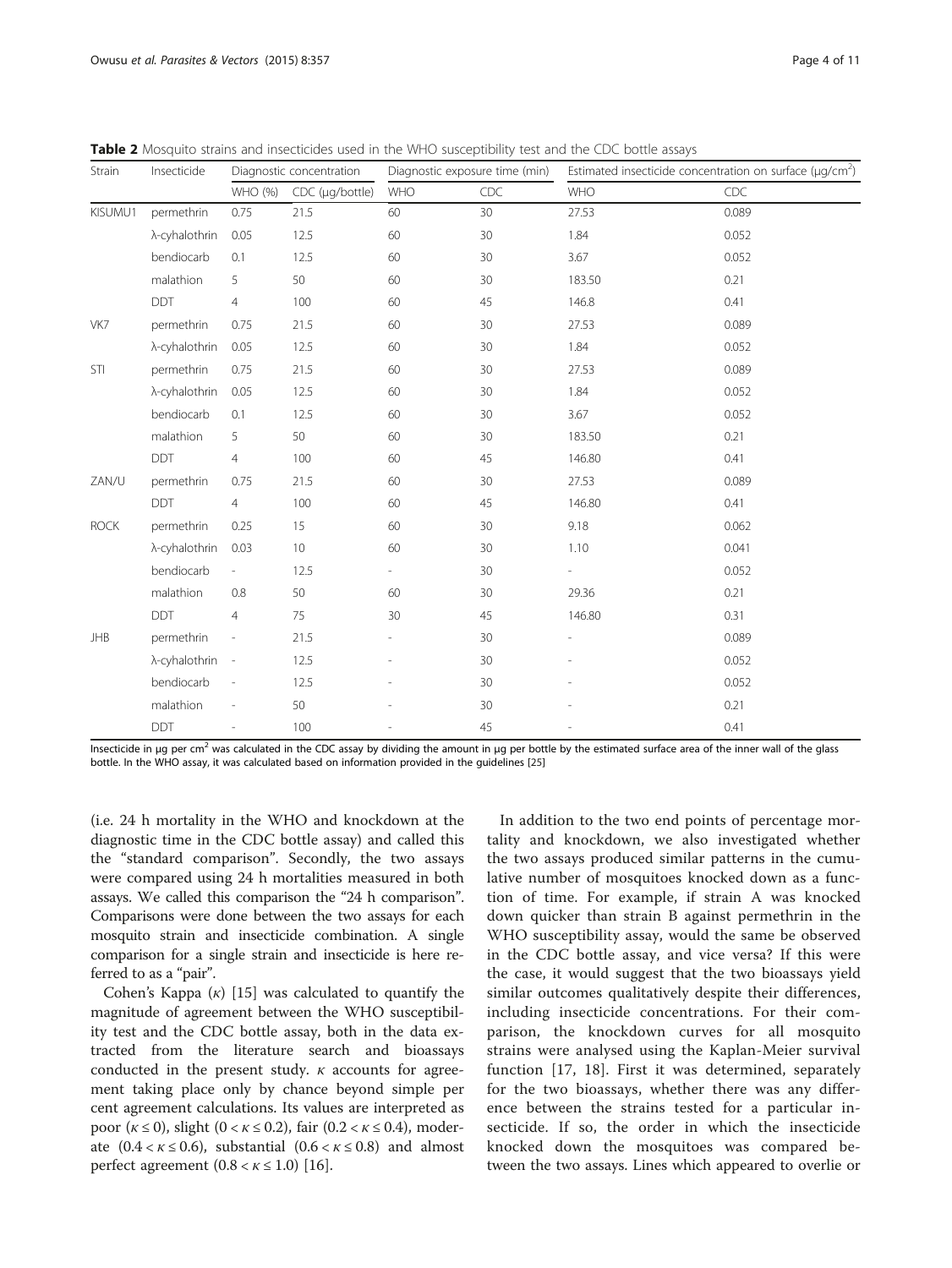<span id="page-4-0"></span>were very close to one another were further analysed for differences.

Finally, the relationship between 24 h mortality and time-to-knockdown was investigated by generalised linear mixed-effects models (GLMM) with a logit link function. We used data from tests against permethrin, λ-cyhalothrin and DDT because of very high levels of susceptibility in all the strains to malathion and bendiocarb. Owing to differences in the action times of insecticides and the different susceptibility levels of the strains, we analysed data from the different strains separately for each insecticide. Twenty-four hours mortality was predicted by time-to-knockdown, with the day of testing included as a random effect term to account for correlations within the same day. The GLMMs were modelled using the R package lme4 [[19](#page-9-0), [20\]](#page-9-0).

# Results

# Literature review

The database search pulled out a total of 6536 records which were systematically screened to remove publications that were not relevant to our study. After the removal of duplicates, 3773 eligible records were reviewed. Nine publications in which the two assays were performed on the same mosquito population were identified. Results from the identified studies showed mixed outcomes. The agreement ranged from poor to perfect. Three publications had perfect agreement in the strains tested, two showed poor agreement and the rest were moderate to substantial (Table 3).

# WHO susceptibility test vs. CDC bottle assay from present study

# Comparison of mortality rates

In the present laboratory study, we had a total of 18 pairs of results available for comparison between the CDC bottle assay and the WHO susceptibility assay. Here, the two assays showed variations in the degree of agreement at the various levels of comparison (Table [4](#page-5-0)). In the standard comparison, agreement in detecting resistance was only slight at both the 90 % ( $\kappa$  = 0.06) and 98 % ( $\kappa$  = 0.01) cut off marks. In the 24 h comparison, the agreement improved to moderate at 90 % ( $\kappa$  = 0.51) and also at 98 % ( $k = 0.58$ ).

#### Comparison of knockdown curves

The order and rate of knockdown in the various strains and insecticides was not always the same in both tests (Fig. [1](#page-6-0)). The survival analysis showed that the order and patterns of the lines of cummulative knockdown of the strains for the various insecticides were all statistically significant in both assays (p-values; for WHO: <0.01 for all insecticides, for CDC: <0.01 for all insecticides except bendiocarb,  $p = 0.05$ ). Lines which were very close or overlying also showed statistically significant differences in the rates of knockdown except for STI, KISUMU1 and ZANU tested against permethrin (WHO;  $\chi^2 = 4.2$   $p = 0.121$ , CDC;  $\chi^2$  = 10.8 p < 0.01) and KISUMU1, VK7 and STI against λ-cyhalothrin (WHO;  $\chi^2$  = 126, *p* <0.001, CDC;  $\chi^2$  = 0.9,  $p = 0.65$ ).

Table 3 Comparison between WHO susceptibility and CDC bottle assay data from the literature search

| Study                        | Country      | Species tested   | Insecticides tested                                                                                             | CDC diagn.<br>dose used  |                         | $\kappa$ | Quoted protocol |  |
|------------------------------|--------------|------------------|-----------------------------------------------------------------------------------------------------------------|--------------------------|-------------------------|----------|-----------------|--|
| Perea et al. [21]            | Peru         | An. albimanus    | deltamethrin<br>Determined by<br>authors                                                                        |                          | $\overline{2}$          | 1.00     | 1998            |  |
| Hargreaves et al. [24]       | South Africa | An. funestus     | permethrin                                                                                                      | Determined by<br>authors | 21                      | $-0.02$  | 1975            |  |
| Matowo et al. [22]           | Tanzania     | An. arabiensis   | permethrin                                                                                                      | Determined by<br>authors | $\overline{2}$          | 1.00     | 1981            |  |
| Aïzoun et al. [10]           | Benin        | An. gambiae      | deltamethrin, bendiocarb                                                                                        | CDC recommended          | 12                      | 1.00     | 1998            |  |
| Fonseca-González et al. [32] | Columbia     | Ae. aegypti      | deltamethrin, cyfluthrin,<br>permethrin, etofenprox,<br>malathion, fenitrothion,<br>DDT, $\lambda$ -cyhalothrin | Determined by<br>authors | 96                      | 0.82     | 1981, 1998      |  |
| Ocampo et al. [33]           | Columbia     | Ae. aegypti      | deltamethrin, λ-cyhalothrin,<br>malathion, fenitrothion,<br>Bendiocarb, DDT                                     | Determined by<br>authors | 46                      | 0.55     | 1981            |  |
| Fonseca-González et al. [34] | Columbia     | An. darlingi     | deltamethrin, λ-cyhalothrin,<br>fenitrothion, malathion, DDT                                                    | Determined by<br>authors | 24                      | 0.70     | 1981, 1998      |  |
| Fonseca-González et al. [35] | Columbia     | An. nuneztovari  | deltamethrin, λ-cyhalothrin,<br>malathion, fenitrothion, DDT                                                    | Determined by<br>authors | 24                      | 0.52     | 1981, 1998      |  |
| Ochomo et al. [23]           | Kenya        | An. gambiae s.s. | permethrin, deltamethrin,<br>bendiocarb                                                                         | CDC recommended          | $\overline{\mathbf{3}}$ | 0.00     | 1998            |  |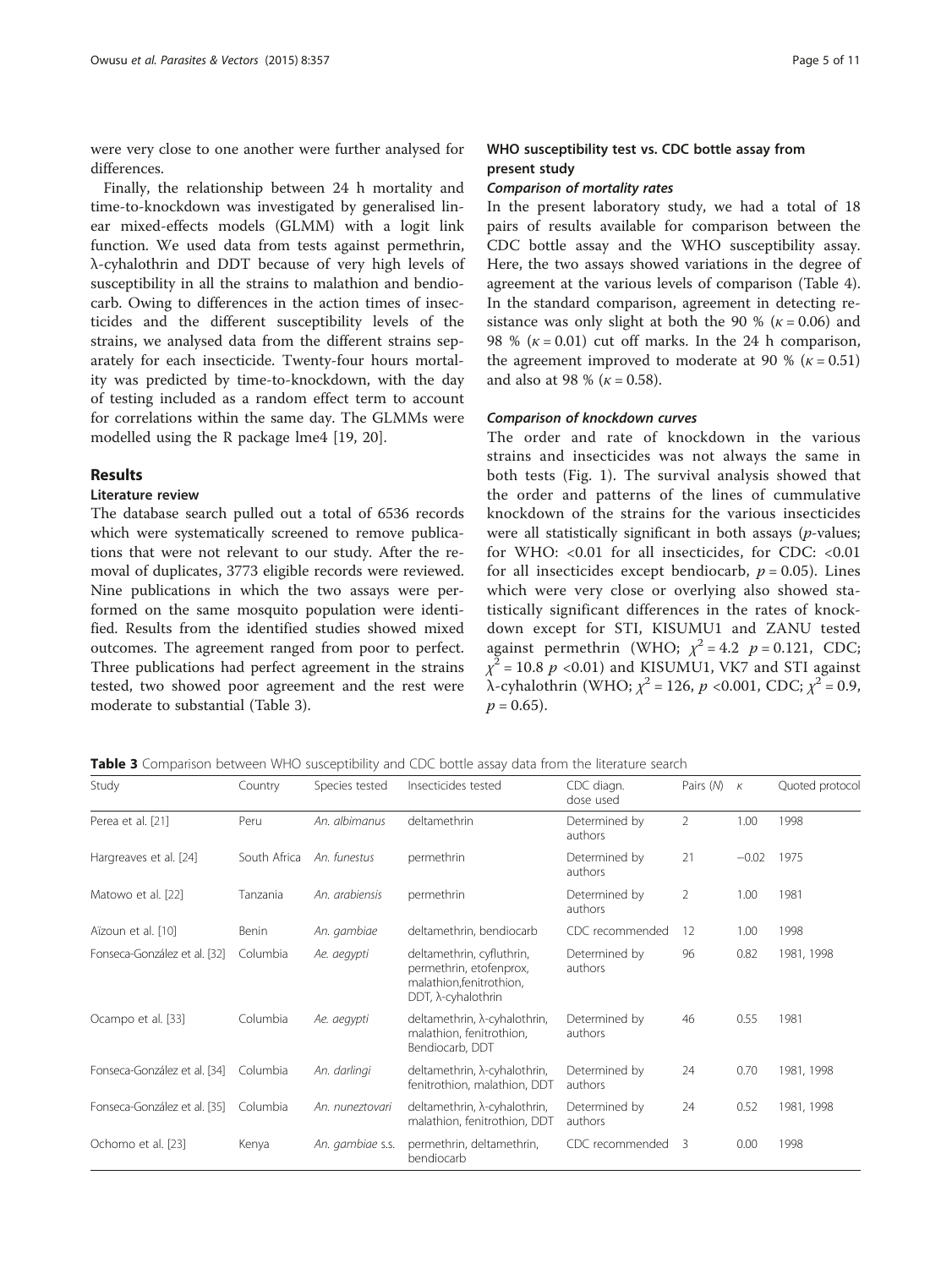| Strain      | Insecticide   | $\overline{N}$ |            | % 24 h mortality       |                        | % KD at CDC<br>diagn. time | Status       |    |      |   |
|-------------|---------------|----------------|------------|------------------------|------------------------|----------------------------|--------------|----|------|---|
|             |               |                |            |                        |                        |                            | 90 %         |    | 98 % |   |
|             |               | <b>WHO</b>     | <b>CDC</b> | WHO (95 % CI)          | CDC (95 % CI)          |                            | W            | C  | W    | C |
| <b>ROCK</b> | Permethrin    | 110            | 100        | 96.4 (90.6 - 98.8)     | 96.0 (89.8, 98.7)      | 100                        | S.           | S  | R    | S |
|             | λ-cyhalothrin | 108            | 100        | 99.1 (94.3 - 100)      | $75.0$ (65.6 - 82.5)   | 100                        | S            | S  | S    | S |
|             | Malathion     | 101            | 100        | $100(96.4 - 100)$      | $100(96.4 - 100)$      | 100                        | S.           | S. | S    | S |
|             | <b>DDT</b>    | 118            | 100        | $67.0$ $(58.0 - 74.8)$ | $75.0$ (65.6 - 82.5)   | 100                        | $\mathsf{R}$ | S  | R    | S |
| KISUMU1     | Permethrin    | 102            | 100        | 99.0 (94.1 - 100)      | $90.0$ $(82.3 - 94.6)$ | 99                         | S            | S  | S    | S |
|             | λ-cyhalothrin | 108            | 100        | 98.2 (93.1 - 99.9)     | 88.0 (80.0 - 93.1)     | 100                        | S            | S  | S    | S |
|             | Malathion     | 105            | 100        | $100(96.6 - 100)$      | $100(96.4 - 100)$      | 91                         | S            | S  | S    | R |
|             | Bendiocarb    | 107            | 100        | $100(96.6 - 100)$      | $100(96.4 - 100)$      | 100                        | S            | S  | S    | S |
|             | <b>DDT</b>    | 110            | 100        | $100(96.7 - 100)$      | 98.0 (92.5 - 99.9)     | 99                         | S            | S  | S    | S |
| STI         | Permethrin    | 104            | 102        | 71.2 (61.8 - 79.0)     | $52.9$ (43.3 - 62.3)   | 100                        | R            | S  | R    | S |
|             | λ-cyhalothrin | 95             | 100        | $32.6(24.1 - 42.6)$    | $16.0$ (10.0 - 24.6)   | 100                        | R            | S  | R    | S |
|             | Malathion     | 110            | 100        | $100(96.7 - 100)$      | $100(96.4 - 100)$      | 82                         | S            | R  | S    | R |
|             | Bendiocarb    | 108            | 100        | $100(96.6 - 100)$      | $100(96.4 - 100)$      | 100                        | S            | S  | S    | S |
|             | <b>DDT</b>    | 104            | 100        | $47.1$ $(37.8 - 56.6)$ | $60.0$ $(50.2 - 69.1)$ | 99                         | R            | S  | R    | S |
| VK7         | Permethrin    | 100            | 100        | 78.0 (68.8 - 85.0)     | $91.0 (83.5 - 95.3)$   | 96                         | R            | S  | R    | R |
|             | λ-cyhalothrin | 49             | 40         | 93.9 (82.7 - 98.4)     | 95.0 (82.4 - 99.4)     | 100                        | S            | S  | R    | S |
| ZANU        | Permethrin    | 103            | 100        | $100(96.5 - 100)$      | $87.0(78.8 - 92.3)$    | 100                        | S            | S  | S    | S |
|             | <b>DDT</b>    | 108            | 100        | 96. 3 (90.5 - 98.8)    | $67.0$ $(57.3 - 75.4)$ | 100                        | S            | S  | R    | S |

<span id="page-5-0"></span>Table 4 Comparison between WHO susceptibility and CDC bottle assay data in the present study

Wilson's method [\[31\]](#page-10-0) was used to calculate the confidence intervals in the 24 h mortalities

#### 24 h mortality as a function of time-to-knockdown

A total of 2405 mosquitoes from seven strains were tested against five insecticides (Table [1](#page-2-0)). Time-toknockdown was a very poor predictor of 24 h mortality. In all the strains tested, it only showed a significant association with 24 h mortality when ROCK was tested against DDT (OR = 0.87,  $p = 0.02$ , 95 % CI = 0.77-0.98) and VK7 against permethrin (OR = 0.78,  $p < 0.001$ , 95 %  $CI = 0.68 - 0.90$ . Table [5](#page-7-0) shows a summary of the odds ratios and significance levels in each strain and insecticide combination.

A plot of the time it takes to knockdown 50 % of the test population ( $KDT_{50}$ ) from the various strains and insecticides against mortality showed no clear pattern, corroborating the results from the GLMM models (Fig. [2](#page-8-0)). The  $KDT_{50}$  values ranged from 4 min in the treatment of ROCK and VK7 with bendiocarb to 28 min in the treatment of VK7 with DDT.

# **Discussion**

Knowing the insecticide susceptibility or resistance status is key in choosing the appropriate intervention to control any mosquito population. Many factors influence the outcome of insecticide resistance monitoring exercises and the importance of the choice of the assay cannot be overlooked. The results from our study show that although the CDC bottle assay and WHO susceptibility test are mutually used to detect insecticide resistance, the two must not be used interchangeably because the agreement between the two is inconsistent. This could be explained by the fact that the two assays differ in their basic setup. The WHO susceptibility assay, carried out in 125 mm length  $\times$  44 mm diameter tubes, measures 24 h mortality by exposing mosquitoes to a known standard concentration for a fixed period of time, usually 1 h. The insecticides are delivered through impregnated filter papers and the standard concentration is twice the lowest concentration that produced 100 % mortality systematically from a baseline analysis of a susceptible strain [\[8](#page-9-0)]. Intended to be a simple, easy-to-use assay for field work due to its economical and convenient setup, the CDC assay measures the length of time it takes for an insecticide to "kill" a sample of adult mosquitoes exposed to a known concentration. It is presented in 250 ml glass bottles and the insecticide delivery is by coating the inner walls of the glass bottle [[12\]](#page-9-0). Although in both assays the insecticides are dissolved in acetone, the insecticide carriers differ due to the addition of oil to the mixture in the WHO assay. The insecticide is therefore carried by the oil since acetone is volatile.

From our literature search, the WHO susceptibility assay was the more widely used assay. A notable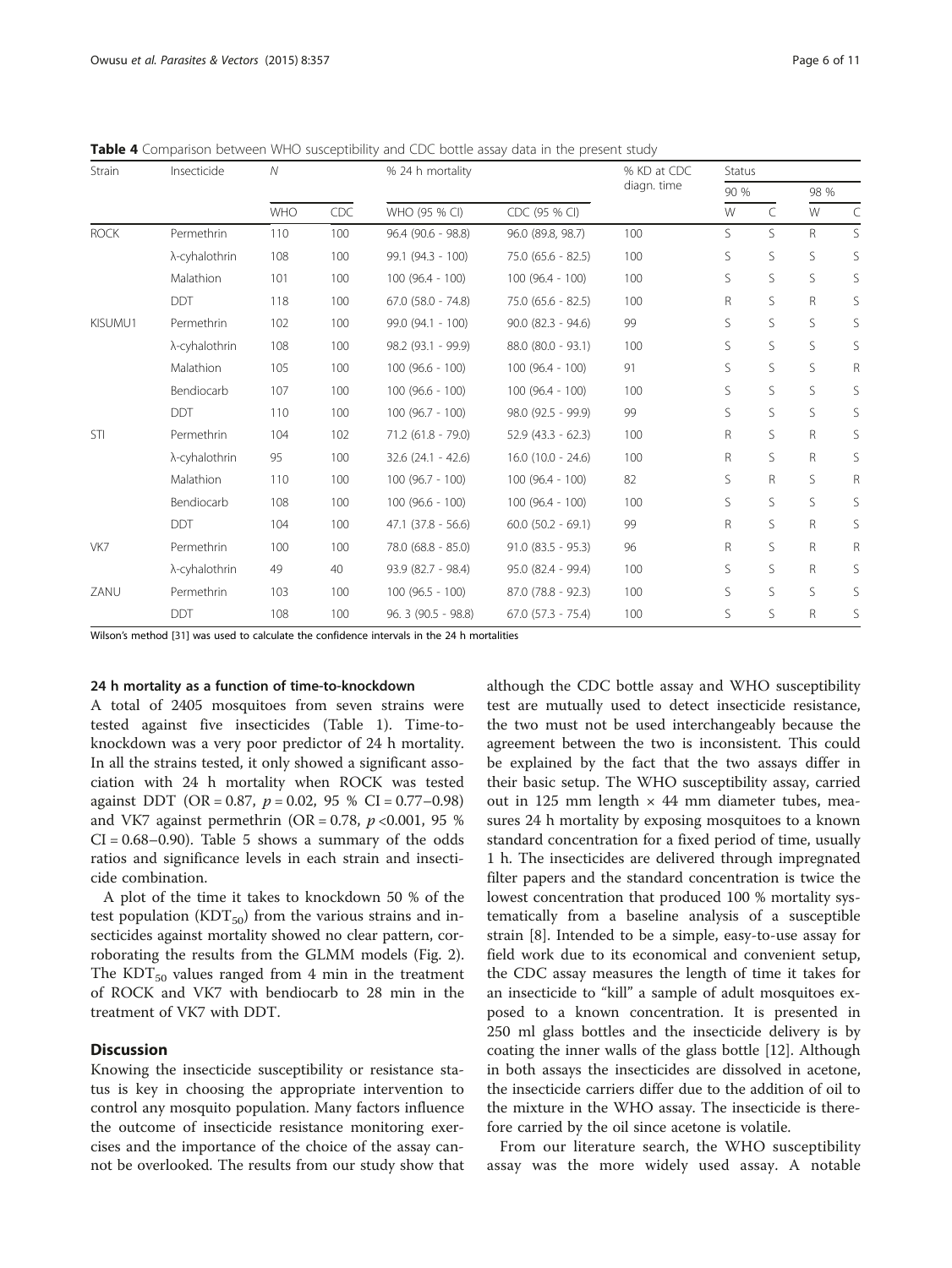<span id="page-6-0"></span>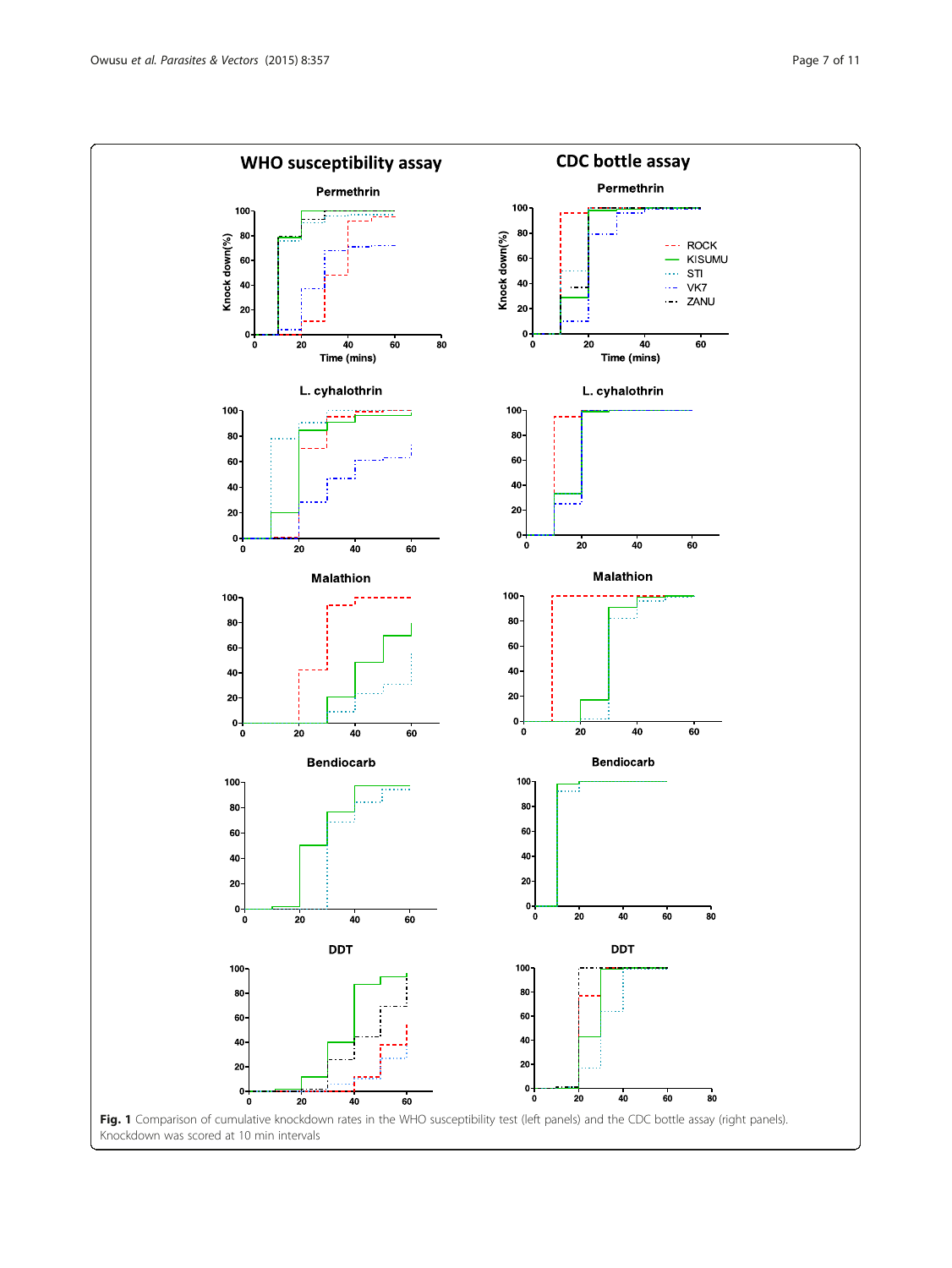| and 24 h mortality in the various strains given for each insecticide |               |     |           |         |               |  |  |  |
|----------------------------------------------------------------------|---------------|-----|-----------|---------|---------------|--|--|--|
| Strain                                                               | Insecticide   | N   | <b>OR</b> | p       | 95 % CI       |  |  |  |
| <b>JHB</b>                                                           | Permethrin    | 100 | 0.99      | 0.72    | $0.94 - 1.03$ |  |  |  |
|                                                                      | λ-cyhalothrin | 100 | 0.99      | 0.59    | $0.94 - 1.03$ |  |  |  |
|                                                                      | <b>DDT</b>    | 101 | 1.0       | 0.59    | $0.97 - 1.05$ |  |  |  |
| <b>STI</b>                                                           | Permethrin    | 102 | 1.09      | 0.28    | $0.93 - 1.27$ |  |  |  |
|                                                                      | λ-cyhalothrin | 100 | 0.84      | 0.12    | $0.66 - 1.05$ |  |  |  |
|                                                                      | <b>DDT</b>    | 100 | 0.97      | 0.29    | $0.91 - 1.03$ |  |  |  |
| <b>ROCK</b>                                                          | Permethrin    | 100 | 0.67      | 0.31    | $0.35 - 1.40$ |  |  |  |
|                                                                      | λ-cyhalothrin | 100 | 1.18      | 0.26    | $0.88 - 1.58$ |  |  |  |
|                                                                      | <b>DDT</b>    | 100 | 0.87      | 0.02    | $0.77 - 0.98$ |  |  |  |
| 7ANU                                                                 | Permethrin    | 100 | 1.07      | 0.56    | $1.35 - 0.85$ |  |  |  |
|                                                                      | DDT           | 100 | 0.96      | 0.64    | $0.79 - 1.16$ |  |  |  |
| VK7                                                                  | Permethrin    | 100 | 0.78      | < 0.001 | $0.68 - 0.90$ |  |  |  |
|                                                                      | λ-cyhalothrin | 40  | 0.25      | 0.14    | $0.04 - 1.57$ |  |  |  |
|                                                                      | <b>DDT</b>    | 18  | 0.94      | 0.25    | $0.84 - 1.04$ |  |  |  |
| KISUMU1                                                              | Permethrin    | 100 | 1.13      | 0.37    | $0.87 - 1.47$ |  |  |  |
|                                                                      | λ-cyhalothrin | 100 | 0.96      | 0.73    | $0.75 - 1.22$ |  |  |  |
|                                                                      | <b>DDT</b>    | 100 | 0.84      | 0.38    | $0.56 - 1.24$ |  |  |  |

<span id="page-7-0"></span>Table 5 Summary of the relationship between time-to-knockdown

observation from the search was that the version of the WHO assay protocol quoted as the one followed for the methodology differed between publications, with some recent publications still quoting the 1981 version (Table [3\)](#page-4-0). Even though there have not been a lot of major changes in the procedure in the various versions, there have been updates in some details and recommended concentrations. Despite a lot of studies employing the use of one or the other of the two assays, only nine have used them both on the same population. Aïzoun et al. [\[10\]](#page-9-0) did a direct comparison of the two tests. While there was high consistency observed in their study, our findings suggest the opposite. Their results might have been influenced by the high susceptibility to bendiocarb and high kdr frequency, which resulted in high resistance to deltamethrin in the field populations they used, as opposed to the heterogeneity in our resistance phenotypes. It is also not very clear whether the number of pairs also had an influence on the agreement. Perea *et al.* [\[21\]](#page-9-0) and Matowo et al. [[22](#page-9-0)] both observed almost perfect agreement with two pairs while Ochomo et al. [\[23\]](#page-9-0) found a poor agreement with three pairs. On the other hand, Hargreaves et al. [\[24\]](#page-9-0) also recorded a poor agreement with 21 pairs.

A shortfall of our study was our inability to test all of our strains against all of the present insecticides due to lower numbers available in certain strains. This led to some results being excluded from the comparison as the numbers were considered too low. Moreover, it was not

feasible to run all assays simultaneously to exclude daily variations. However, we were careful to maintain equal rearing and testing conditions and randomised test sequences. In addition, we included a random term in the GLMMs to account for correlations within a test day in the analysis of 24 h mortality as a function of time-toknockdown.

Several factors could have been the cause of the discrepancies observed in the published and present data. It is not clear what impact the concentration used in the CDC assay, whether self-established or CDC recommended diagnostic doses, has on the agreement of the two assays (Table [3](#page-4-0)). For example, Aïzoun et al. [\[10](#page-9-0)] and Ochomo et al. [[23\]](#page-9-0) both used the CDC recommended concentrations but had different agreement levels. It could be argued that the low number of pairs (i.e. 3) in Ochomo et al. introduced a bias. Nevertheless, our results, having 18 pairs, still yielded disagreements between the two assays. One explanation might be the difference between the applied concentrations in the two assays. According to WHO [\[25](#page-10-0)] the filter papers are prepared such that a treatment at 1 % contains 36.7 μg insecticide per cm<sup>2</sup>. Standard filter papers treated with permethrin, for example, would then contain about 300 times more insecticide per  $cm<sup>2</sup>$  than in the CDC bottle assay (Table [2\)](#page-3-0). But despite the gap in concentrations, the amount of insecticide available to the mosquito in the WHO assay is not clear. These figures are calculated based on the surface area and not the volume of the filter paper, which unlike the glass surface, absorbs the insecticide carrier used in the preparation. This is evident in the fact that during preparation, insecticides are applied on one side of the filter paper, the "right" side, but the "wrong" side also contains enough insecticide to kill mosquitoes. Although concentrations are higher in the WHO assay, this might not be reflected in the insecticide availability due to the method of delivery. This could also explain why the order and rates of knockdown were inconsistent between the two assays in our study. The curves in the CDC assay were steeper, indicating a faster knockdown rate than in the WHO assay. The statistical significance of the Kaplan-Meier survival function also shows that these assays are not only inconsistent in the output of mortality, but also knockdown. With the WHO diagnostic concentrations in use for over a decade [[26](#page-10-0)], it might be time to review them. This could provide a good opportunity to bring the two assays in synchrony. A possible solution to the current inconsistent agreements could be for WHO and CDC to come together to re-calibrate both assays using the same population of mosquitoes. In doing so, the concentrations and exposure times that would provide the same level of mortality can be derived for each assay.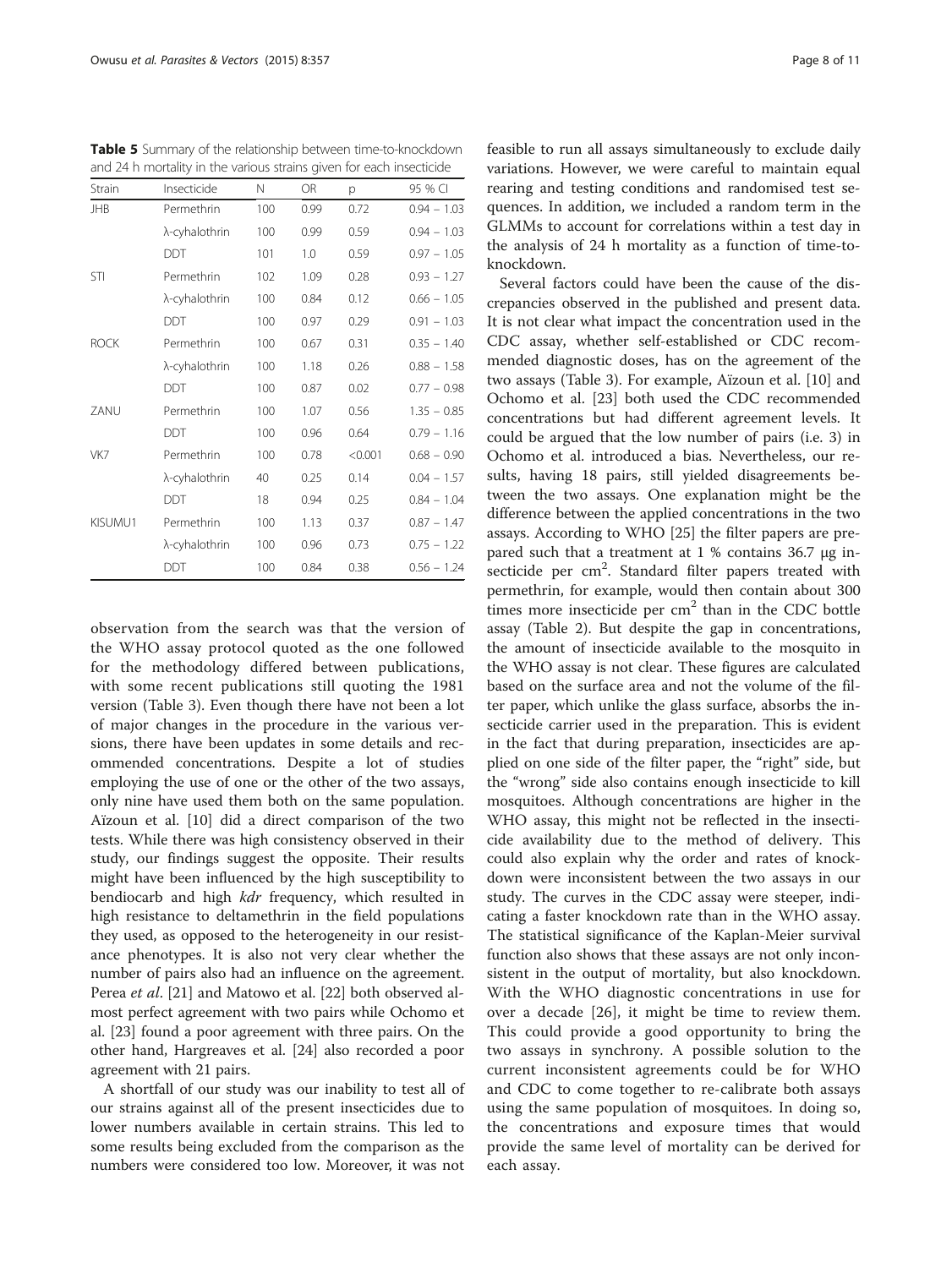<span id="page-8-0"></span>![](_page_8_Figure_2.jpeg)

Evidently missing in the CDCs setup is a 24 h holding period. Though this makes the assay rather short and rapid, we believe that some level of resistance, especially metabolic resistance could be missed in the CDC assay due to the lack of a recovery time. This was observed in the results obtained from our laboratory tests, especially in the STI strain (Table [4](#page-5-0)). At both the 90 and 98 % knockdown threshold  $\kappa$  was very low. This may be explained by the fact that the CDC assay scored most of the strains as susceptible due to the high knockdown rates. This increased the agreement in scoring the colony as susceptible but not as resistant. Holding the mosquitoes from the CDC assay for 24 h significantly increased the agreement from poor to moderate due to the recovery in some strains. No holding period in the CDC assay also means that "dead" mosquitoes are recorded only during the period of exposure. According to the WHO guidelines, knockdown is recorded during the exposure period and mortality is recorded 24 h post exposure. Therefore, by applying this definition, the CDC assay only measures knockdown, and the WHO assay measures mortality. This then raises the question of how much 24 h mortality may be explained by time-to-knockdown. From our results, the relationship between the two is rather unreliable, feeding into the long standing question of which is the best way to measure resistance. As previously observed, in the presence of very high resistance, time-response assays have not been very useful [[27](#page-10-0), [28](#page-10-0)].

With time-to-knockdown being rather a poor predictor of mortality, a better way of measuring 24 h mortality could be the use of dose–response curves. These curves are dynamic, provide more flexibility and are more informative. With current assays the downside is, however, the requirement of higher mosquito numbers. For example, according to the WHO guidelines, at least 600 mosquitoes would be required, a number often difficult to collect in the field. A single diagnostic concentration  $(LC_{99})$  may remain unchanged in the presence of low numbers of homozygous resistant individuals. The  $LC_{50}$ , however, might shift with growing numbers of heterozygous resistant individuals if the mutation has a codominant effect [\[29\]](#page-10-0). A comprehensive dose-mortality therefore, would enable the detection of any early indications of emerging resistance. This would also facilitate the comparison of susceptibility over time within or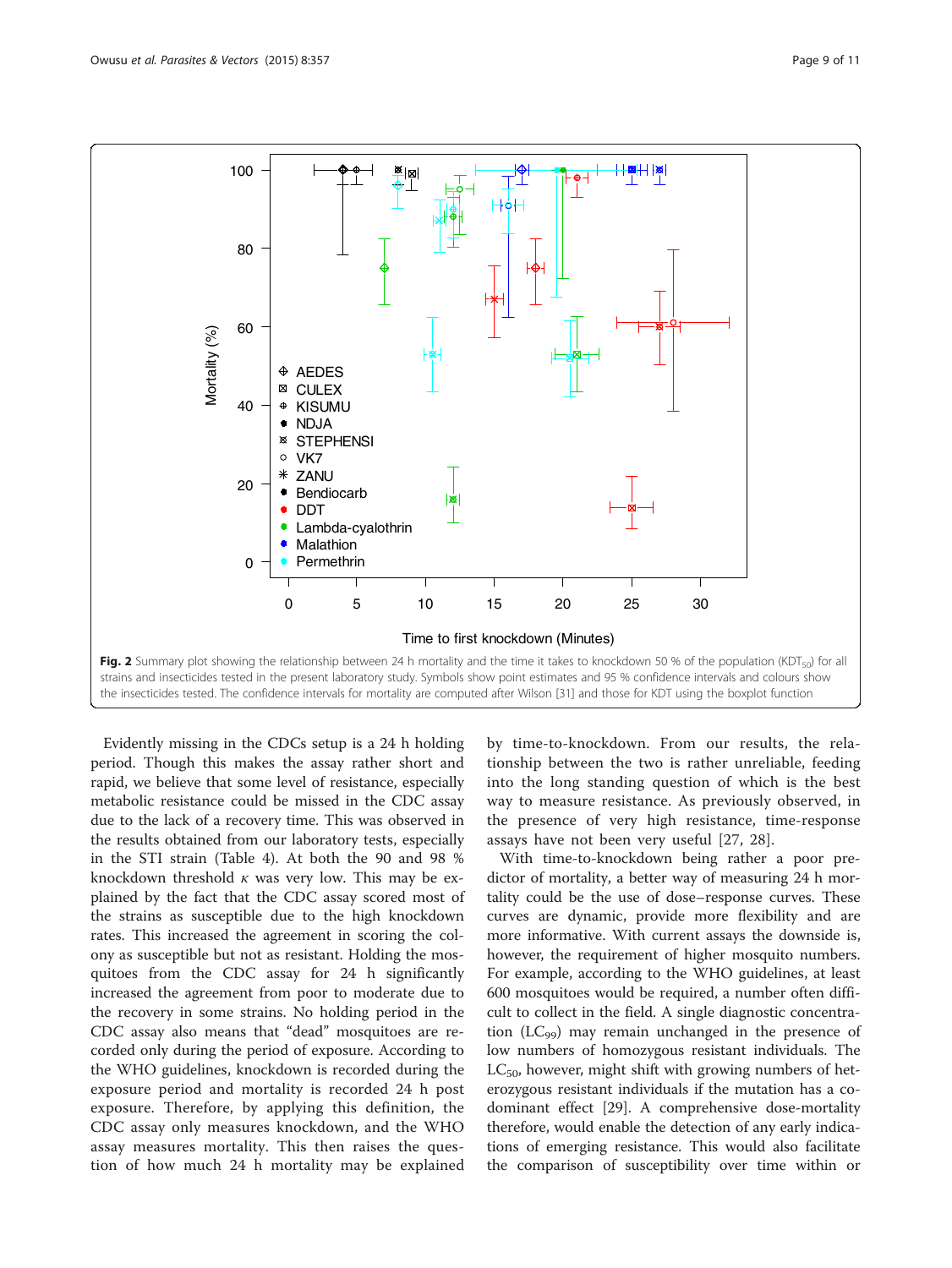<span id="page-9-0"></span>between populations [[30\]](#page-10-0). While being sensitive to low levels of decreased sensitivity, likewise, it would still capture changes at the high end of resistance [[27](#page-10-0)]. Practically, a remaining challenge will be the choice of concentrations at which 24 h mortality is measured in order to make sound dose–response curve estimates.

# Conclusion

This study shows that though the two assays can both successfully detect insecticide resistance, they may not be used interchangeably due to the high level of inconsistencies in the agreement between them. Since a lot of factors go into the results obtained from bioassays, the choice of assay is very important. At a time when the WHO is putting a lot of emphasis on monitoring and evaluation, the choice of the assay should be based on the data and information required rather than which is readily available. Given their various advantages over the other, they will be very beneficial to control programs if their purposes are re-defined and adopted for specific functions in insecticide resistance monitoring and evaluation. With time-to-knockdown being a poor predictor of mortality, turning to dose–response assays could provide the most flexibility as it eliminates the dependence on diagnostic thresholds and therefore can also capture subtle changes that happen below, or above, that concentration. We recommend that new standardised bioassays are developed that produce consistent dose-mortality estimates with a minimal number of mosquitoes required.

#### Competing interests

The authors declare that they have no competing interests.

#### Authors' contributions

HFO, DM and PM conceived the idea of the project. HFO, DJ, DM and PM participated in the development of the experimental design. HFO and DJ performed laboratory experiments and literature search. HFO and PM analysed and interpreted the data. HFO drafted the manuscript and all authors contributed to the draft. All authors read and approved the final manuscript.

#### Acknowledgements

The authors acknowledge Professor Hilary Ranson, Liverpool School of Tropical Medicine-for her contribution to the conception and design of this study and during the drafting of the manuscript, Paul Howell, Malaria Research and Reference Resource Center (MR4) and Helen Williams, Liverpool Insect Testing Establishment (LITE)–for providing mosquitoes for testing, Mark Hoppé, Syngenta Crop Protection AG–for providing permethrin and lambda cyhalothrin, Mohamad Sater, SwissTPH-for his contributions in rearing the mosquitoes, Federica Giardina and Amanda Ross, SwissTPH for their statistical advice. We would also like to thank two anonymous reviewers for their helpful comments and suggestions. The research leading to these results received funding from the European Union Seventh Framework Programme FP7 (2007–2013) under grant agreement number 265660 AvecNet and the Rudolf Geigy Foundation.

#### Author details

<sup>1</sup> Epidemiology and Public Health Department, Swiss Tropical and Public Health Institute, Socinstrasse 57, PO Box, CH-4002 Basel, Switzerland. <sup>2</sup>University of Basel, Petersplatz 1, CH-2003 Basel, Switzerland. <sup>3</sup>Innovative Vector Control Consortium, Liverpool School of Tropical Medicine, Pembroke Place, Liverpool L3 5QA, UK.

Received: 18 March 2015 Accepted: 30 June 2015<br>Published online: 07 July 2015

#### References

- 1. Melander AL. Can Insects Become Resistant to Sprays?. J Econ Entomol. 1914;7:167-172.
- 2. Ranson H, N'Guessan R, Lines J, Moiroux N, Nkuni Z, Corbel V. Pyrethroid resistance in African anopheline mosquitoes: what are the implications for malaria control? Trends Parasitol. 2011;27:91–8.
- 3. Hemingway J. The role of vector control in stopping the transmission of malaria: threats and opportunities. Philos Trans R Soc Lond B Biol Sci. 2014;369:20130431.
- 4. WHO | Global Plan for Insecticide Resistance Management in Malaria Vectors (GPIRM) [\[http://www.who.int/malaria/vector\\_control/ivm/gpirm/](http://www.who.int/malaria/vector_control/ivm/gpirm/en/index.html) [en/index.html](http://www.who.int/malaria/vector_control/ivm/gpirm/en/index.html)]
- 5. World Malaria Report 2013 [[http://www.who.int/malaria/publications/](http://www.who.int/malaria/publications/world_malaria_report_2013/en/) [world\\_malaria\\_report\\_2013/en/](http://www.who.int/malaria/publications/world_malaria_report_2013/en/)]
- Strode C, Donegan S, Garner P, Enayati AA, Hemingway J. The impact of pyrethroid resistance on the efficacy of insecticide-treated bed nets against African anopheline mosquitoes: systematic review and meta-analysis. PLoS Med. 2014;11, e1001619.
- 7. Thomsen EK, Strode C, Hemmings K, Hughes AJ, Chanda E, Musapa M, et al. Underpinning sustainable vector control through informed insecticide resistance management. PloS One. 2014;9, e99822.
- 8. WHO. Test procedures for insecticide resistance monitoring in malaria vector mosquitoes. 2013.
- 9. Brogdon WG, McAllister JC. Simplification of adult mosquito bioassays through use of time-mortality determinations in glass bottles. J Am Mosq Control Assoc. 1998;14:159–64.
- 10. Aizoun N, Osse R, Azondekon R, Alia R, Oussou O, Gnanguenon V, et al. Comparison of the standard WHO susceptibility tests and the CDC bottle bioassay for the determination of insecticide susceptibility in malaria vectors and their correlation with biochemical and molecular biology assays in Benin, West Africa. Parasit Vectors. 2013;6:147.
- 11. Moher D, Liberati A, Tetzlaff J, Altman DG. Preferred reporting items for systematic reviews and meta-analyses: the PRISMA statement. Int J Surg Lond Engl. 2010;8:336–41.
- 12. CDC: Guideline for evaluating insecticide resistance in vectors using the CDC bottle bioassay. 2010.
- 13. WHO. Discriminating concentrations of insecticides for adult mosquitoes. 2012.
- 14. R Development Core Team. R Development Core Team (2013). R: a language and environment for statistical computing. R Foundation for Statistical Computing, Vienna, Austria. ISBN 3-900051-07-0, URL [http://](http://www.r-project.org) [www.R-project.org](http://www.r-project.org).
- 15. Mandrekar JN. Measures of interrater agreement. J Thorac Oncol. 2011;6:6–7.
- 16. Viera AJ, Garrett JM. Understanding interobserver agreement: the kappa statistic. Fam Med. 2005;37:360–3.
- 17. Therneau TM. A package for survival analysis in S. R Package, Version 2.38. URL: [http://CRAN.R-Project.org/package=survival.](http://cran.r-project.org/package=survival) 2015.
- 18. Borgan Ø. Modeling survival data: extending the cox model. Terry M. Therneau and Patricia M. Grambsch, Springer-Verlag, New York, 2000. No. of Pages: Xiii + 350. Price: \$69.95. ISBN. Volume 20; 2001.
- 19. Bates D, Maechler M, Bolker B, Walker S, Christensen RHB, Singmann H, et al. lme4: linear mixed-effects models using Eigen and S4. 2014.
- 20. Bates D, Mächler M, Bolker B, Walker S. Fitting linear mixed-effects models using lme4. ArXiv14065823 Stat 2014.
- 21. Zamora Perea E, Balta León R, Palomino Salcedo M, Brogdon WG, Devine GJ. Adaptation and evaluation of the bottle assay for monitoring insecticide resistance in disease vector mosquitoes in the Peruvian Amazon. Malar J. 2009;8:208.
- 22. Matowo J, Kulkarni MA, Mosha FW, Oxborough RM, Kitau JA, Tenu F, et al. Biochemical basis of permethrin resistance in Anopheles arabiensis from Lower Moshi, north-eastern Tanzania. Malar J. 2010;9:193.
- 23. Ochomo E, Bayoh MN, Brogdon WG, Gimnig JE, Ouma C, Vulule JM, et al. Pyrethroid resistance in Anopheles gambiae s.s. and Anopheles arabiensis in western Kenya: phenotypic, metabolic and target site characterizations of three populations. Med Vet Entomol. 2013;27:156–64.
- 24. Hargreaves K, Koekemoer LL, Brooke BD, Hunt RH, Mthembu J, Coetzee M. Anopheles funestus resistant to pyrethroid insecticides in South Africa. Med Vet Entomol. 2000;14:181–9.